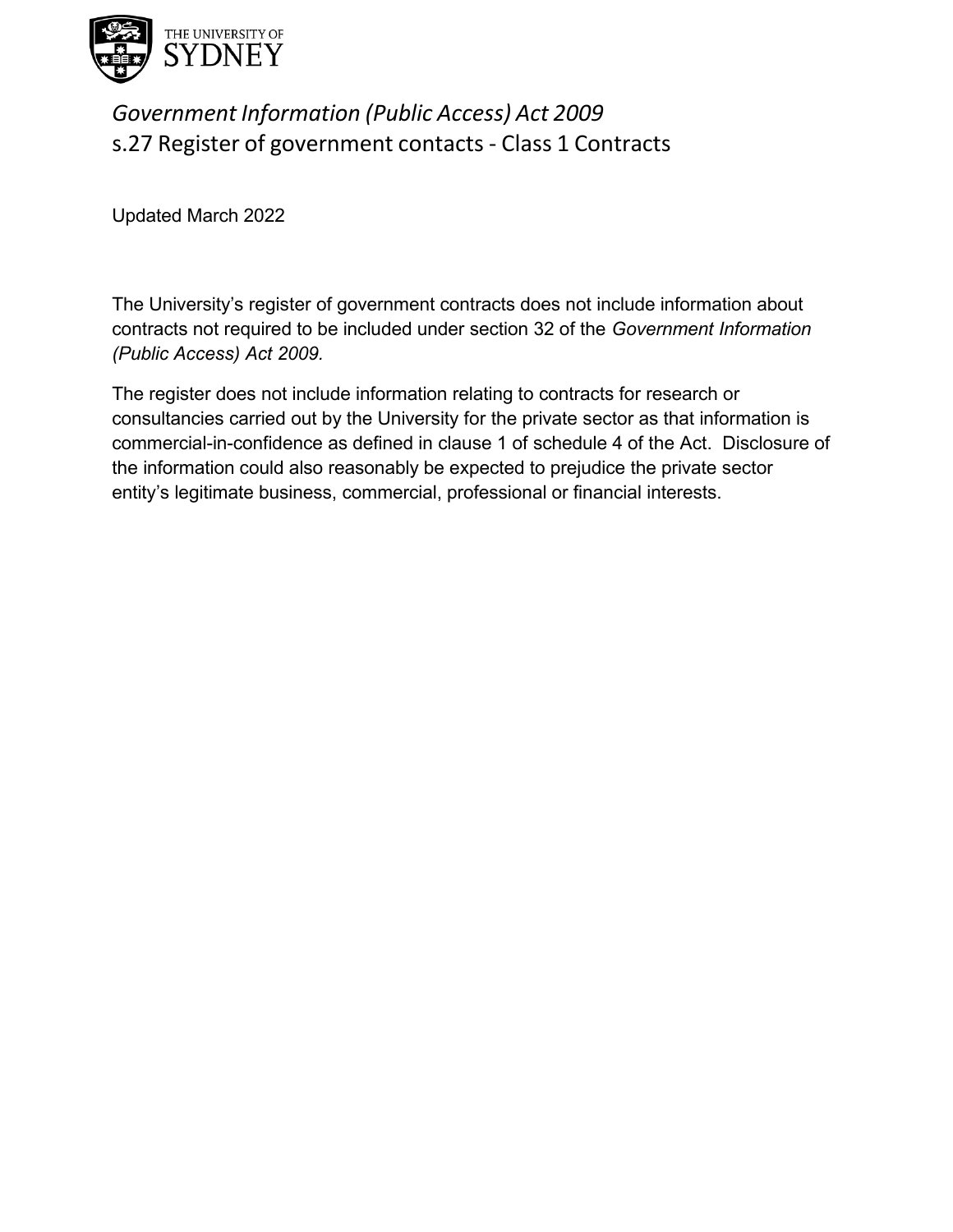| <b>Contract number</b>                                           | DOC2018/995785               |
|------------------------------------------------------------------|------------------------------|
| <b>Contractor name</b>                                           | [Individuals]                |
| <b>Contractor business address</b>                               | Parkes NSW 2870              |
| Related companies with contractual                               |                              |
| obligations                                                      |                              |
| <b>Contract effective date</b>                                   | 1 October 2009               |
| <b>Contract end date</b>                                         | 30 September 2029            |
| <b>Contract term</b>                                             | 19 Years, 11 Months, 29 Days |
| Particulars of the project undertaken /                          | Lease                        |
| goods and/or services provided / real                            |                              |
| property leased or transferred                                   |                              |
| <b>Estimated amount payable</b><br>(AUD unless otherwise stated) | \$1,000,000.00               |
| Provisions for variations to the amount                          | Not applicable               |
| payable                                                          |                              |
| Provisions for renegotiation of the                              | Not applicable               |
| contract                                                         |                              |
| Tender method and summary of                                     | Open Tender                  |
| assessment criteria                                              |                              |
| Provisions for operational or                                    | Not applicable               |
| maintenance services                                             |                              |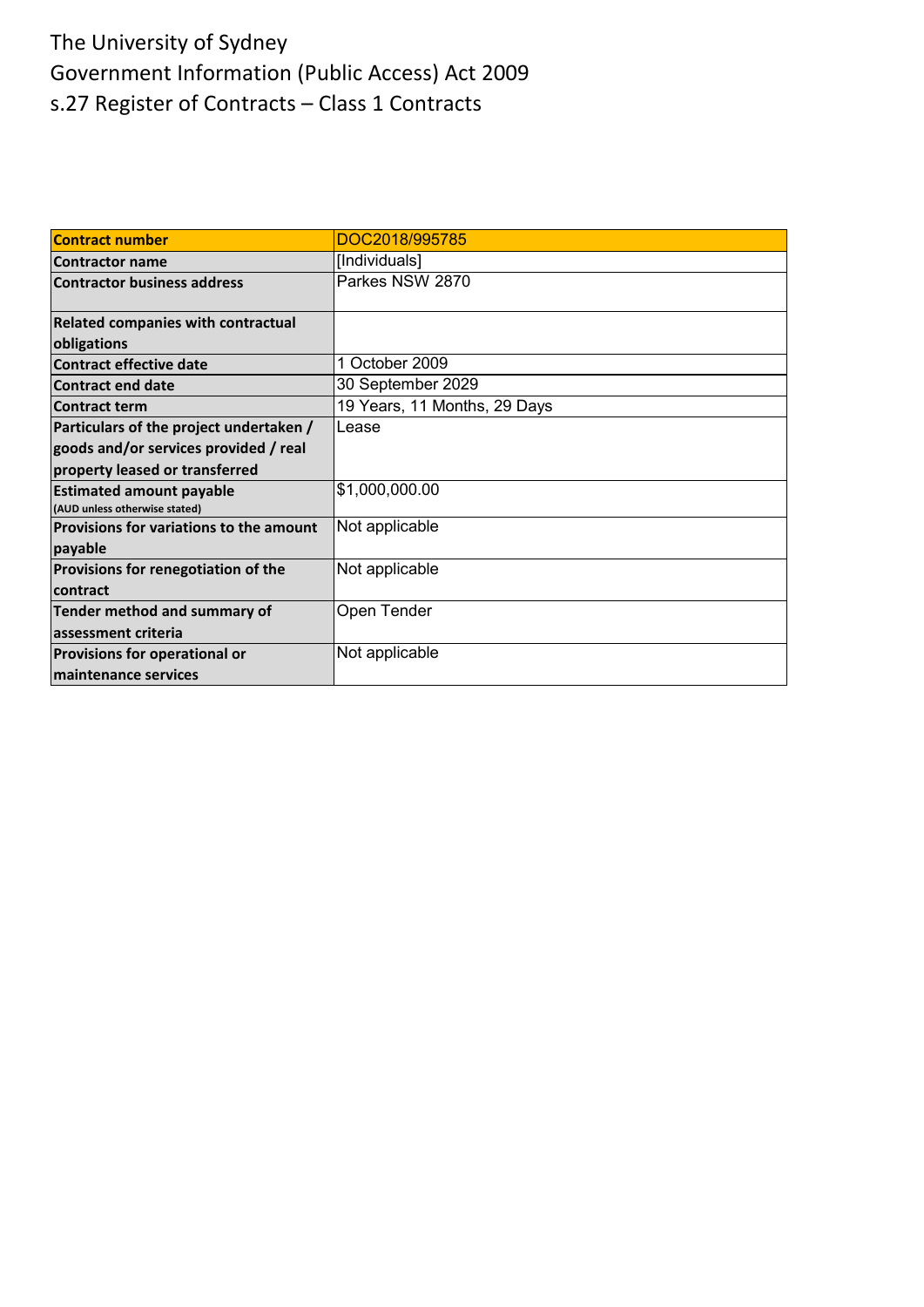| <b>Contract number</b>                  | DOC2017/1772325                |
|-----------------------------------------|--------------------------------|
| <b>Contractor name</b>                  | Arcitecta Ptyt Ltd             |
| <b>Contractor business address</b>      | Suite 5, 26-36 High Street     |
|                                         | Northcote Vic 3070             |
| Related companies with contractual      |                                |
| obligations                             |                                |
| <b>Contract effective date</b>          | 5 December 2014                |
| <b>Contract end date</b>                | 4 December 2113                |
| <b>Contract term</b>                    | 98 Years, 11 Months, 29 Days   |
| Particulars of the project undertaken / | <b>Support and Maintenance</b> |
| goods and/or services provided / real   |                                |
| property leased or transferred          |                                |
| <b>Estimated amount payable</b>         | \$203,000.00                   |
| (AUD unless otherwise stated)           |                                |
| Provisions for variations to the amount | Not applicable                 |
| payable                                 |                                |
| Provisions for renegotiation of the     | Not applicable                 |
| contract                                |                                |
| Tender method and summary of            | Open Tender                    |
| assessment criteria                     |                                |
| Provisions for operational or           | Not applicable                 |
| maintenance services                    |                                |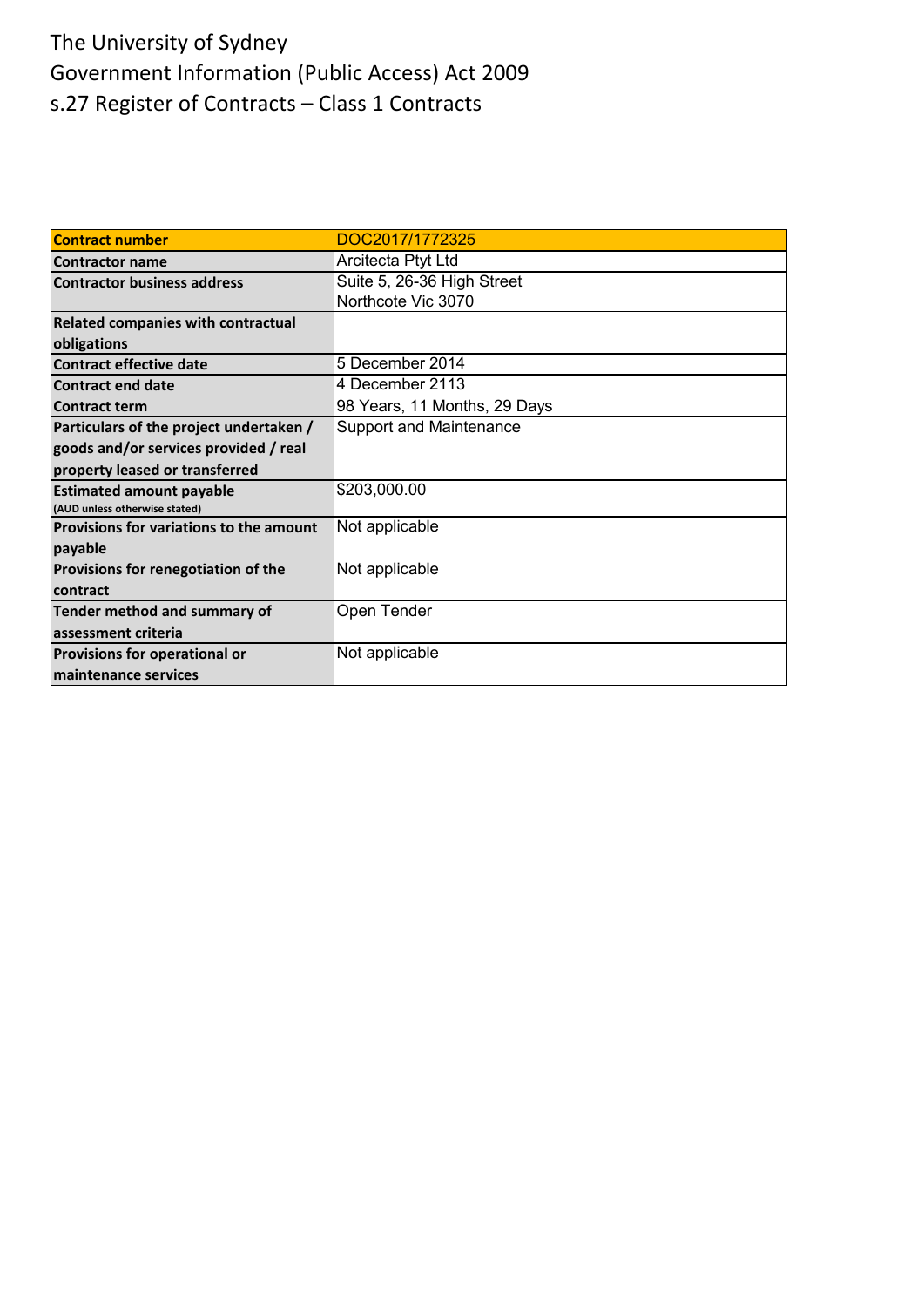| <b>Contract number</b>                                           | DOC2019/614474                                  |
|------------------------------------------------------------------|-------------------------------------------------|
| <b>Contractor name</b>                                           | <b>Fredon Security Pty Ltd</b>                  |
| <b>Contractor business address</b>                               | 123 Wetherill Street North Silverwater NSW 2128 |
| Related companies with contractual                               |                                                 |
| obligations                                                      |                                                 |
| <b>Contract effective date</b>                                   | 18 April 2019                                   |
| <b>Contract end date</b>                                         | 17 April 2022                                   |
| <b>Contract term</b>                                             | 2 Years, 11 Months, 30 Days                     |
| Particulars of the project undertaken /                          | Maintenance Services                            |
| goods and/or services provided / real                            |                                                 |
| property leased or transferred                                   |                                                 |
| <b>Estimated amount payable</b><br>(AUD unless otherwise stated) | \$4,620,000.00                                  |
| Provisions for variations to the amount                          | Not applicable                                  |
| payable                                                          |                                                 |
| Provisions for renegotiation of the                              | Not applicable                                  |
| contract                                                         |                                                 |
| Tender method and summary of                                     | Open Tender                                     |
| assessment criteria                                              |                                                 |
| Provisions for operational or                                    | Not applicable                                  |
| maintenance services                                             |                                                 |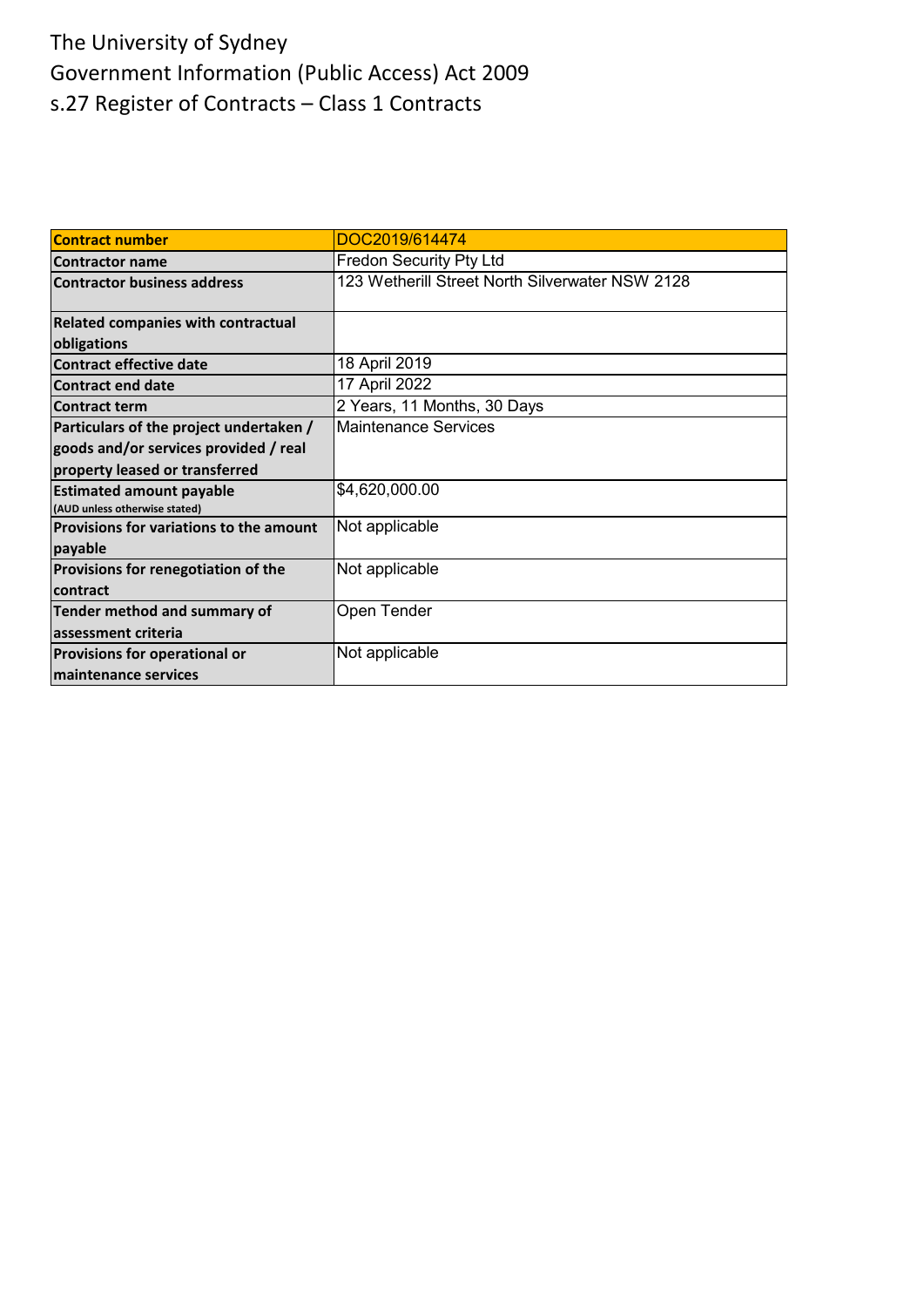| <b>Contract number</b>                                           | DOC2019/614550                                      |
|------------------------------------------------------------------|-----------------------------------------------------|
| <b>Contractor name</b>                                           | Independent Locksmith and Security Pty Itd          |
| <b>Contractor business address</b>                               | Unit 4, 552 Church Street North Parramatta NSW 2150 |
| Related companies with contractual                               |                                                     |
| obligations                                                      |                                                     |
| <b>Contract effective date</b>                                   | 18 April 2019                                       |
| <b>Contract end date</b>                                         | 17 April 2022                                       |
| <b>Contract term</b>                                             | 2 Years, 11 Months, 30 Days                         |
| Particulars of the project undertaken /                          | Maintenance Services                                |
| goods and/or services provided / real                            |                                                     |
| property leased or transferred                                   |                                                     |
| <b>Estimated amount payable</b><br>(AUD unless otherwise stated) | \$2,130,000.00                                      |
| Provisions for variations to the amount                          | Not applicable                                      |
| payable                                                          |                                                     |
| Provisions for renegotiation of the                              | Not applicable                                      |
| contract                                                         |                                                     |
| Tender method and summary of                                     | Open Tender                                         |
| assessment criteria                                              |                                                     |
| Provisions for operational or                                    | Not applicable                                      |
| maintenance services                                             |                                                     |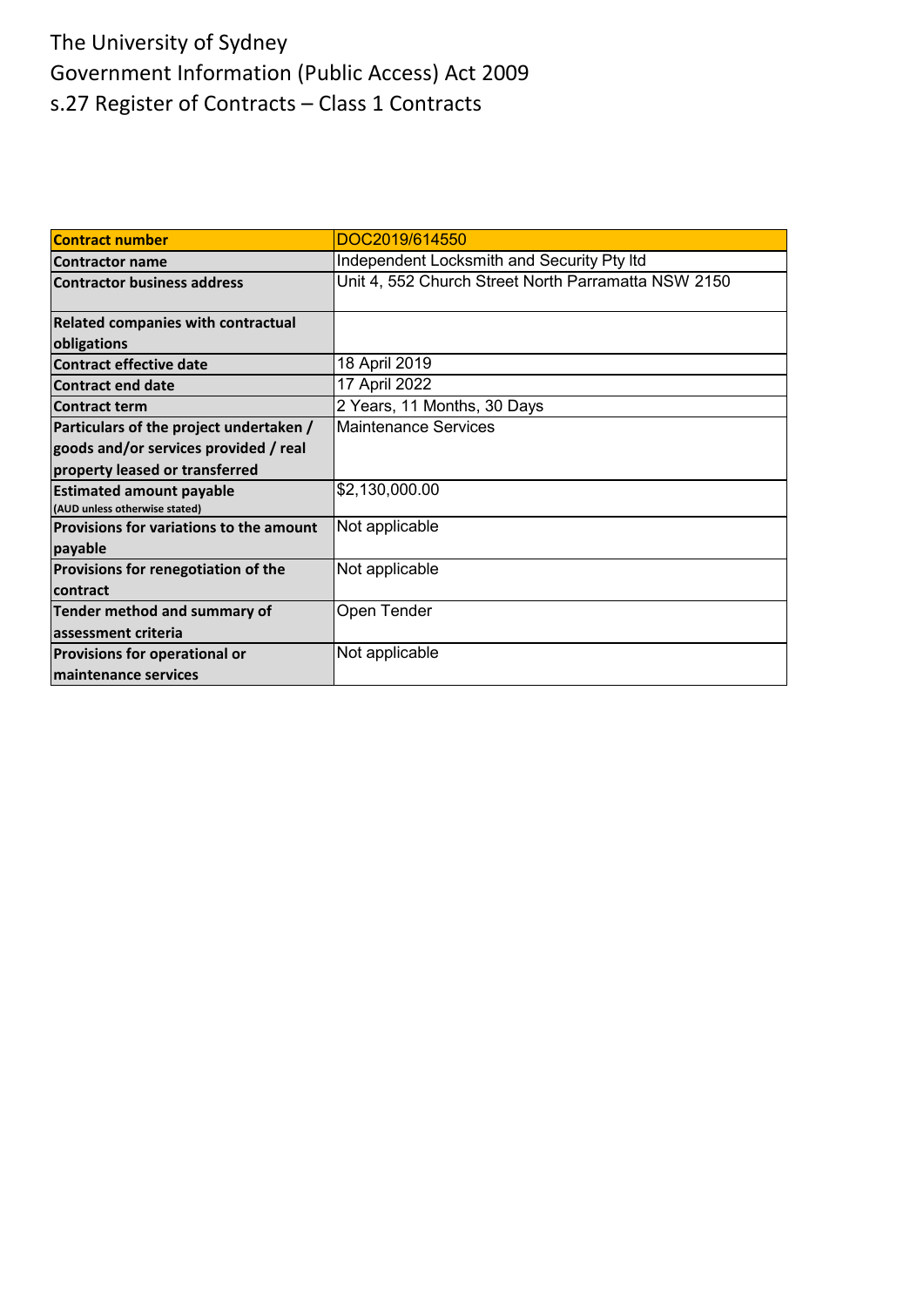| <b>Contract number</b>                  | DOC2019/2083949                                   |
|-----------------------------------------|---------------------------------------------------|
| <b>Contractor name</b>                  | Appliance Tagging Services Pty Ltd                |
| <b>Contractor business address</b>      | 80 Patterson Road                                 |
|                                         | Bentleigh VIC 3204                                |
| Related companies with contractual      |                                                   |
| obligations                             |                                                   |
| <b>Contract effective date</b>          | 19 September 2019                                 |
| <b>Contract end date</b>                | 18 September 2022                                 |
| <b>Contract term</b>                    | 2 Years, 11 Months, 30 Days                       |
| Particulars of the project undertaken / | <b>Electrical Testing and Tagging Maintenance</b> |
| goods and/or services provided / real   |                                                   |
| property leased or transferred          |                                                   |
| <b>Estimated amount payable</b>         | \$1,500,000.00                                    |
| (AUD unless otherwise stated)           |                                                   |
| Provisions for variations to the amount |                                                   |
| payable                                 |                                                   |
| Provisions for renegotiation of the     |                                                   |
| contract                                |                                                   |
| Tender method and summary of            | Open Tender                                       |
| assessment criteria                     |                                                   |
| Provisions for operational or           | Not applicable                                    |
| maintenance services                    |                                                   |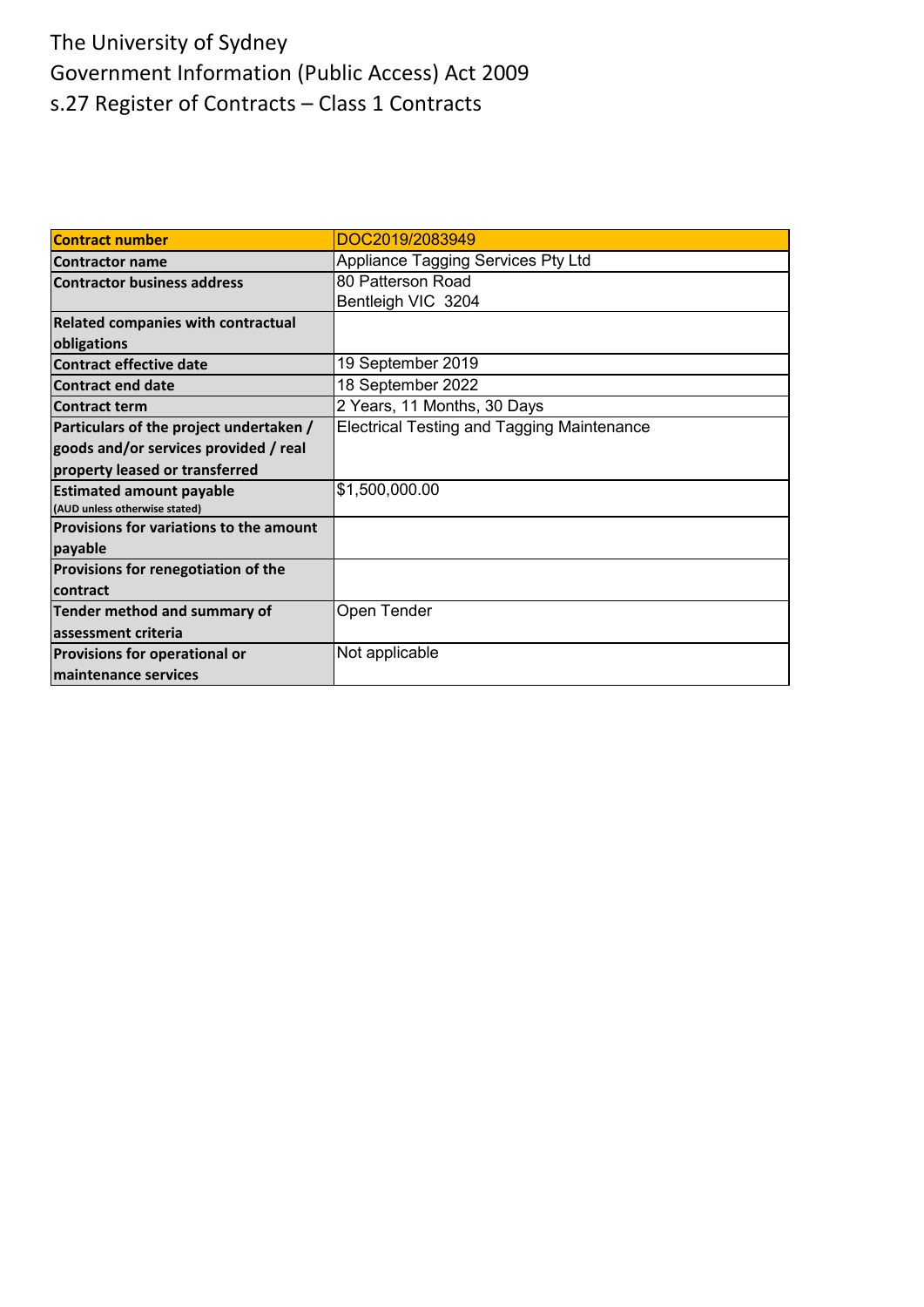| <b>Contract number</b>                    | DOC2019/2112340                  |
|-------------------------------------------|----------------------------------|
| <b>Contractor name</b>                    | <b>HydroChem Pty Ltd</b>         |
| <b>Contractor business address</b>        | 12/71A Milperra Road             |
|                                           | Milperra NSW 2212                |
| <b>Related companies with contractual</b> |                                  |
| obligations                               |                                  |
| <b>Contract effective date</b>            | 19 September 2019                |
| <b>Contract end date</b>                  | 19 September 2022                |
| <b>Contract term</b>                      | 3 Years, 0 Months, 0 Days        |
| Particulars of the project undertaken /   | Water Treatment HVAC Maintenance |
| goods and/or services provided / real     |                                  |
| property leased or transferred            |                                  |
| <b>Estimated amount payable</b>           | \$1,000,000.00                   |
| (AUD unless otherwise stated)             |                                  |
| Provisions for variations to the amount   |                                  |
| payable                                   |                                  |
| Provisions for renegotiation of the       |                                  |
| contract                                  |                                  |
| Tender method and summary of              | Open Tender                      |
| assessment criteria                       |                                  |
| Provisions for operational or             | Not applicable                   |
| maintenance services                      |                                  |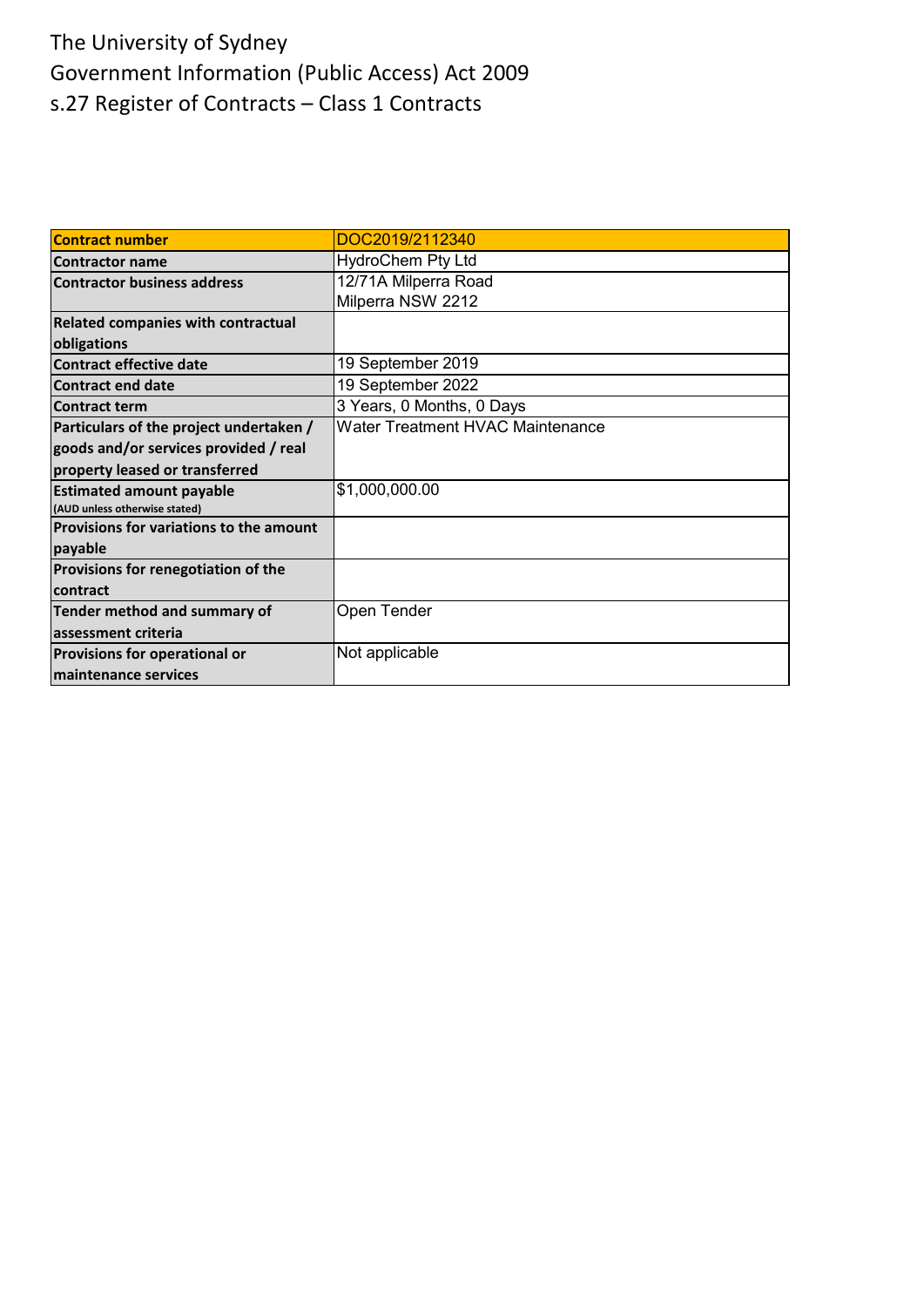| <b>Contract number</b>                    | DOC2019/2621973                                      |
|-------------------------------------------|------------------------------------------------------|
| <b>Contractor name</b>                    | Synergy Fire & Security Pty Ltd                      |
| <b>Contractor business address</b>        | 108/30-40 Harcourt Parade                            |
|                                           | Rosebery NSW 2018                                    |
| <b>Related companies with contractual</b> |                                                      |
| obligations                               |                                                      |
| <b>Contract effective date</b>            | 12 November 2019                                     |
| <b>Contract end date</b>                  | 11 November 2024                                     |
| <b>Contract term</b>                      | 4 Years, 11 Months, 30 Days                          |
| Particulars of the project undertaken /   | Performance of panel services for emergency and fire |
| goods and/or services provided / real     | maintenance services.                                |
| property leased or transferred            |                                                      |
| <b>Estimated amount payable</b>           | \$2,200,000.00                                       |
| (AUD unless otherwise stated)             |                                                      |
| Provisions for variations to the amount   |                                                      |
| payable                                   |                                                      |
| Provisions for renegotiation of the       |                                                      |
| contract                                  |                                                      |
| Tender method and summary of              | Open Tender                                          |
| assessment criteria                       |                                                      |
| <b>Provisions for operational or</b>      | Not applicable                                       |
| maintenance services                      |                                                      |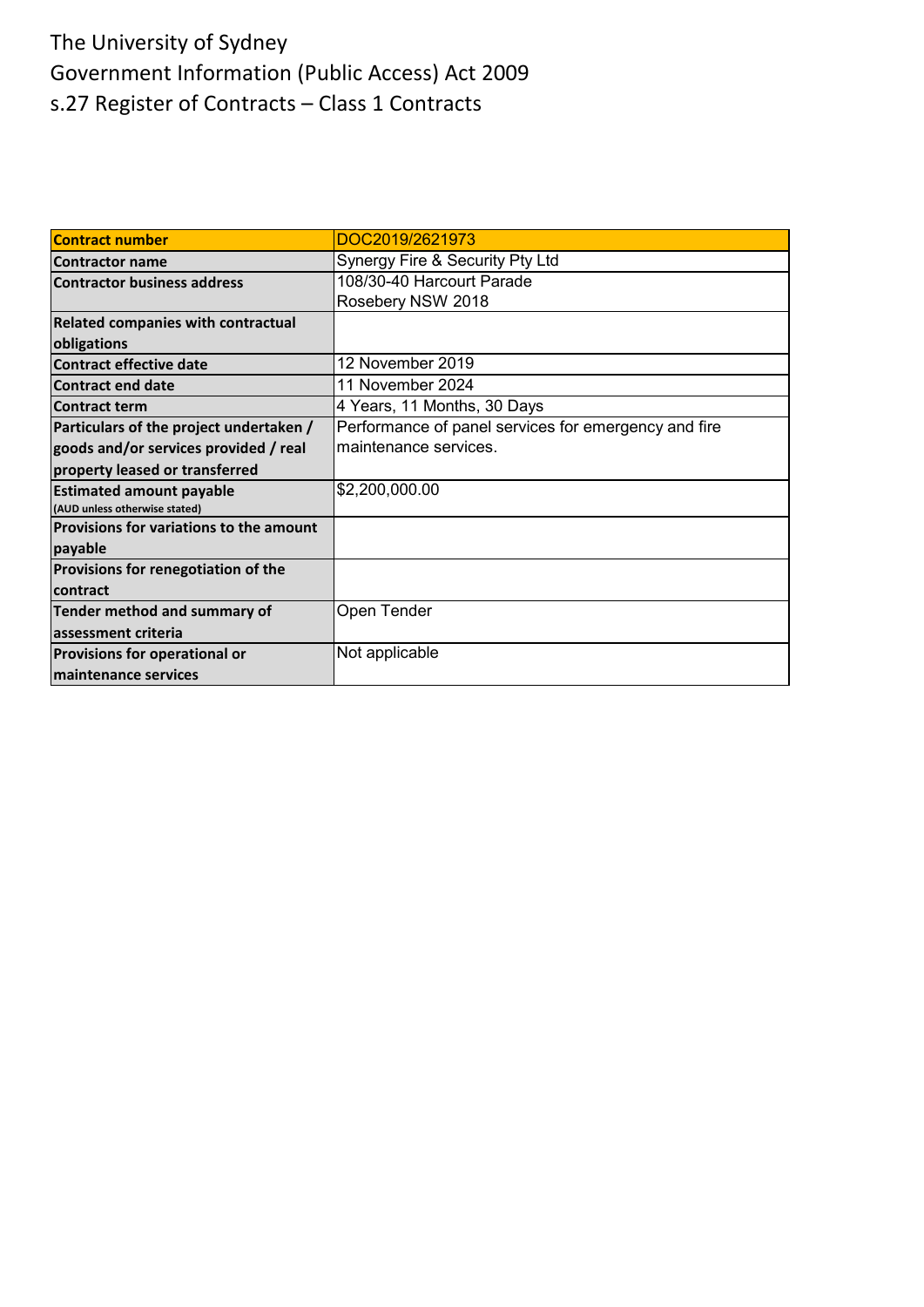| <b>Contract number</b>                  | DOC2019/2928157                |
|-----------------------------------------|--------------------------------|
| <b>Contractor name</b>                  | Golden Eagle Transport Pty Ltd |
| <b>Contractor business address</b>      | 2/5 Hill Road                  |
|                                         | Sydney Olympic Park NSW 2127   |
| Related companies with contractual      |                                |
| obligations                             |                                |
| <b>Contract effective date</b>          | 9 December 2019                |
| <b>Contract end date</b>                | 8 December 2024                |
| <b>Contract term</b>                    | 4 Years, 11 Months, 29 Days    |
| Particulars of the project undertaken / | Provision of bus services      |
| goods and/or services provided / real   |                                |
| property leased or transferred          |                                |
| <b>Estimated amount payable</b>         | \$3,200,000.00                 |
| (AUD unless otherwise stated)           |                                |
| Provisions for variations to the amount |                                |
| payable                                 |                                |
| Provisions for renegotiation of the     |                                |
| contract                                |                                |
| Tender method and summary of            | Open Tender                    |
| assessment criteria                     |                                |
| Provisions for operational or           | Not applicable                 |
| maintenance services                    |                                |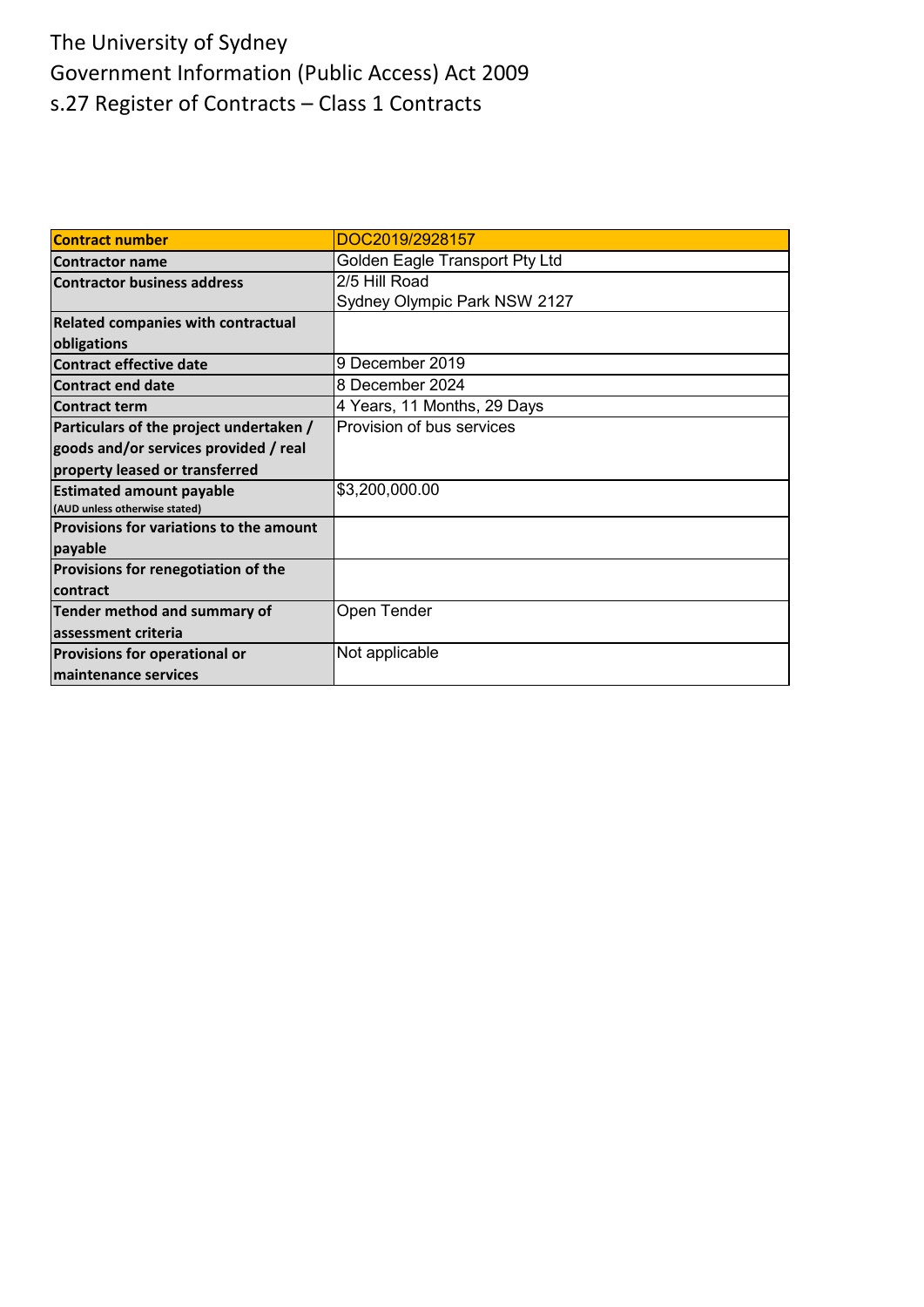| <b>Contract number</b>                    | DOC2020/192686                                          |
|-------------------------------------------|---------------------------------------------------------|
| <b>Contractor name</b>                    | <b>Romteck Grid Pty Ltd</b>                             |
| <b>Contractor business address</b>        | 96 Bay Street                                           |
|                                           | Botany NSW 2019                                         |
| <b>Related companies with contractual</b> |                                                         |
| obligations                               |                                                         |
| <b>Contract effective date</b>            | 7 January 2020                                          |
| <b>Contract end date</b>                  | 6 January 2023                                          |
| <b>Contract term</b>                      | 2 Years, 11 Months, 30 Days                             |
| Particulars of the project undertaken /   | Administration of Fire & Rescue NSW charges and waivers |
| goods and/or services provided / real     |                                                         |
| property leased or transferred            |                                                         |
| <b>Estimated amount payable</b>           | \$1,771,361.00                                          |
| (AUD unless otherwise stated)             |                                                         |
| Provisions for variations to the amount   |                                                         |
| payable                                   |                                                         |
| Provisions for renegotiation of the       |                                                         |
| contract                                  |                                                         |
| Tender method and summary of              | Open tender                                             |
| assessment criteria                       |                                                         |
| <b>Provisions for operational or</b>      | Not applicable                                          |
| maintenance services                      |                                                         |